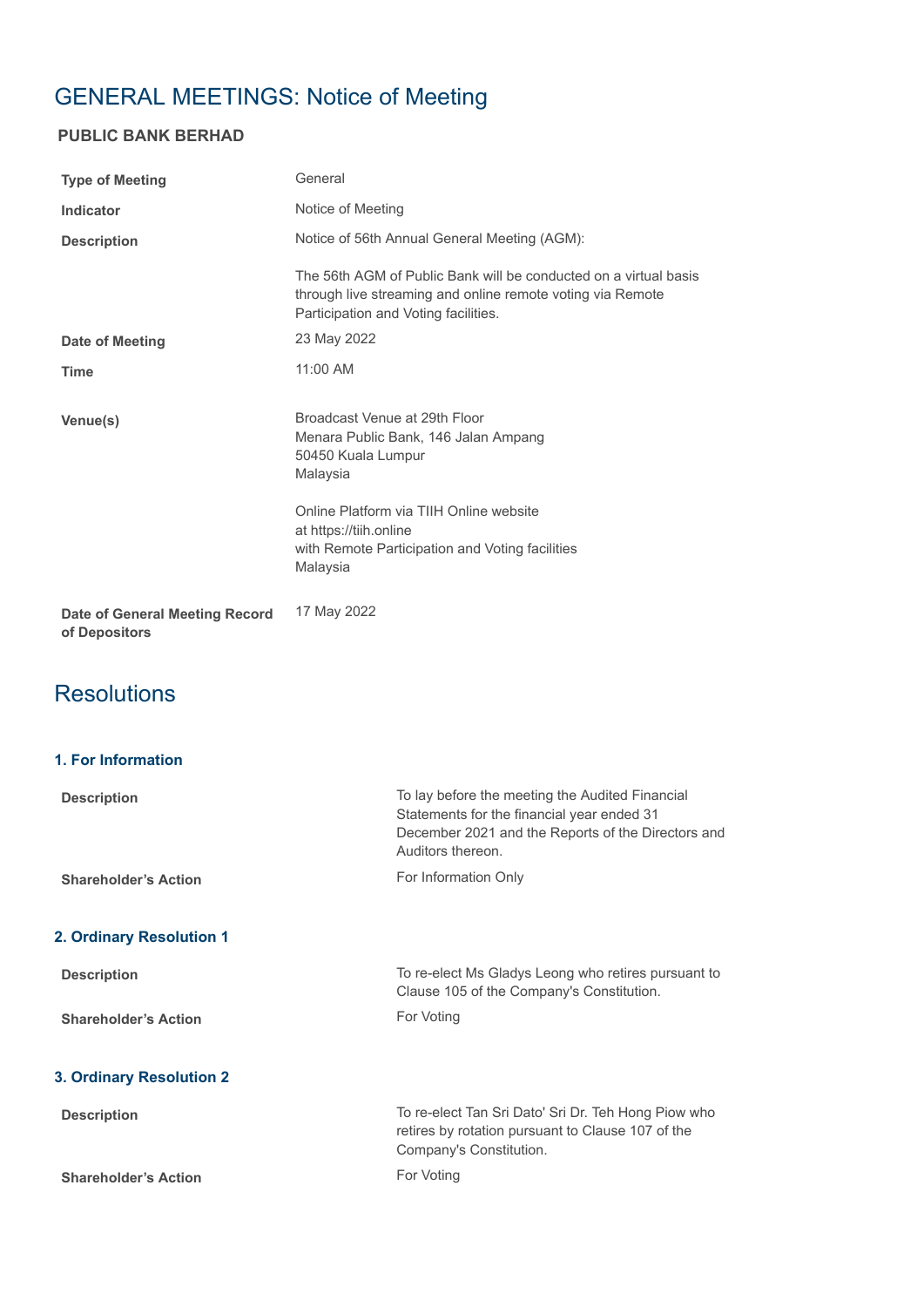#### **4. Ordinary Resolution 3**

| <b>Description</b>              | To re-elect Tan Sri Dato' Sri Dr. Tay Ah Lek who<br>retires by rotation pursuant to Clause 107 of the<br>Company's Constitution.                                                                                                                                                           |
|---------------------------------|--------------------------------------------------------------------------------------------------------------------------------------------------------------------------------------------------------------------------------------------------------------------------------------------|
| <b>Shareholder's Action</b>     | For Voting                                                                                                                                                                                                                                                                                 |
| <b>5. Ordinary Resolution 4</b> |                                                                                                                                                                                                                                                                                            |
| <b>Description</b>              | To re-elect Ms Cheah Kim Ling who retires by<br>rotation pursuant to Clause 107 of the Company's<br>Constitution.                                                                                                                                                                          |
| <b>Shareholder's Action</b>     | For Voting                                                                                                                                                                                                                                                                                 |
| <b>6. Ordinary Resolution 5</b> |                                                                                                                                                                                                                                                                                            |
| <b>Description</b>              | To approve the payment of Directors' fees, Board<br>Committees Members' fees, and allowances to<br>Directors amounting to RM5,845,349 for the financial<br>year ended 31 December 2021.                                                                                                    |
| <b>Shareholder's Action</b>     | For Voting                                                                                                                                                                                                                                                                                 |
| 7. Ordinary Resolution 6        |                                                                                                                                                                                                                                                                                            |
| <b>Description</b>              | To approve the payment of remuneration and<br>benefits-in-kind (excluding Director's fee and Board<br>meeting allowance) amounting to RM20,000,000 for<br>financial year ended 31 December 2021 to the<br>Chairman Emeritus, Director and Adviser, Tan Sri<br>Dato' Sri Dr. Teh Hong Piow. |
| <b>Shareholder's Action</b>     | For Voting                                                                                                                                                                                                                                                                                 |
| <b>8. Ordinary Resolution 7</b> |                                                                                                                                                                                                                                                                                            |
| <b>Description</b>              | To re-appoint Messrs Ernst & Young PLT as Auditors<br>of the Company for the financial year ending 31<br>December 2022 and to authorise the Directors to fix<br>the Auditors' remuneration.                                                                                                |
| <b>Shareholder's Action</b>     | For Voting                                                                                                                                                                                                                                                                                 |

#### Please refer attachment below.

| <b>Attachments</b>                                                              |  |
|---------------------------------------------------------------------------------|--|
| PBB 56th AGM - AGM Notice - Administrative Details - Proxy Form.pdf<br>991.9 kB |  |